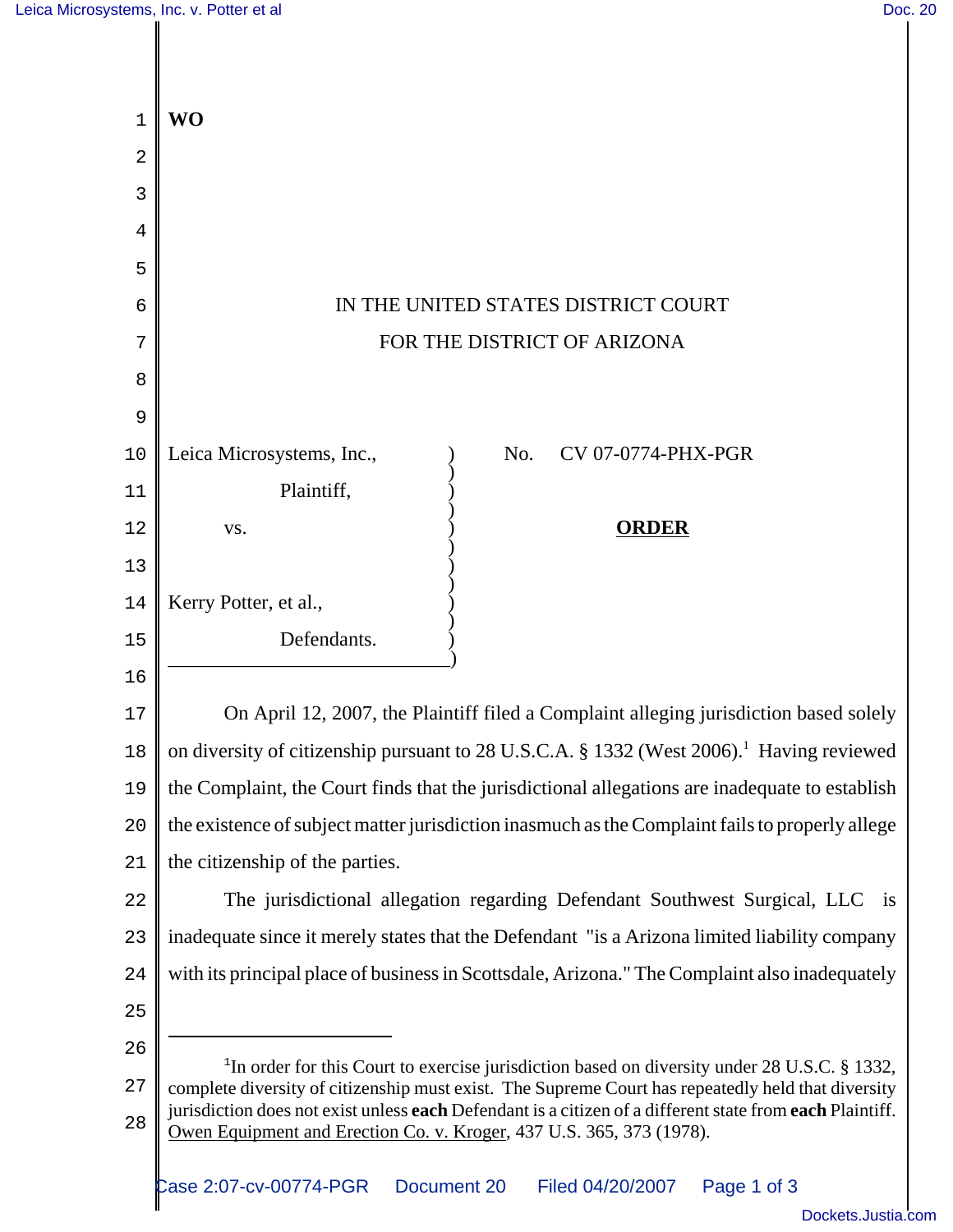| 1  | alleges the citizenship of Defendant Southwest MicroSurgical, LLC by merely stating that                                                                                                           |
|----|----------------------------------------------------------------------------------------------------------------------------------------------------------------------------------------------------|
| 2  | it is "an Arizona limited liability company with its principal place of business located in                                                                                                        |
| 3  | Scottsdale, Arizona." These jurisdictional allegations are insufficient as a matter of law                                                                                                         |
| 4  | because a limited liability company is not treated as a corporation for purposes of                                                                                                                |
| 5  | determining whether diversity exists under § 1332. Johnson v. Columbia Properties                                                                                                                  |
| 6  | Anchorage, L.P., 437 F.3d 894, 899 (9 <sup>th</sup> Cir. 2006) (Nothwithstanding L.L.C.'s corporate                                                                                                |
| 7  | traits,  every circuit that has addressed the question treats them like partnerships for the                                                                                                       |
| 8  | purposes of diversity jurisdiction.  We therefore join our sister circuits and hold that, like                                                                                                     |
| 9  | a partnership, an L.L.C. is a citizen of every state of which its owners/members are citizens.")                                                                                                   |
| 10 | Thus, what is required in the present Complaint is an affirmative allegation of the citizenship                                                                                                    |
| 11 | of each member of the Defendant limited liability companies. <sup>2</sup>                                                                                                                          |
| 12 | The jurisdictional allegations regarding Defendants Cheryl Potter, Kerry Potter and                                                                                                                |
| 13 | Anne Nichols are inadequate as well since the Complaint only states the residency of each                                                                                                          |
| 14 | Defendant. As the Supreme Court has repeatedly made clear,                                                                                                                                         |
| 15 | [i]t has long been settled that residence and citizenship [are]                                                                                                                                    |
| 16 | wholly different things within the meaning of the Constitution<br>and the laws defining and regulating the jurisdiction of the                                                                     |
| 17 | courts of the United States; and that a mere averment of<br>residence in a particular state is not an averment of citizenship<br>of that state for purposes of jurisdiction.                       |
| 18 |                                                                                                                                                                                                    |
| 19 | Steigleder v. McQuesten, 198 U.S. 141, 143 (1905); accord, Kanter v. Warner-Lambert Co.,<br>265 F.3d 853, 857-58 (9 <sup>th</sup> Cir. 2001) (Plaintiff's complaint  state[s] that Plaintiffs were |
| 20 |                                                                                                                                                                                                    |
| 21 | 'residents' of California. But the diversity statute, 28 U.S.C. § 1332, speaks of citizenship,                                                                                                     |
| 22 | not residency.  [The] failure to specify Plaintiff's state of citizenship was fatal to [the]                                                                                                       |
| 23 | assertion of diversity jurisdiction.") Therefore,                                                                                                                                                  |
| 24 |                                                                                                                                                                                                    |
| 25 |                                                                                                                                                                                                    |
| 26 | <sup>2</sup> The Complaint must expressly identify each member of any limited partnerships, and/or                                                                                                 |
| 27 | limited liability companies, along with each member's citizenship. Such jurisdictional allegations<br>are necessary for this Court to conclude whether diversity jurisdiction is satisfied.        |
| 28 | $2 -$                                                                                                                                                                                              |
|    |                                                                                                                                                                                                    |
|    | Case 2:07-cv-00774-PGR<br>Document 20<br>Page 2 of 3<br>Filed 04/20/2007                                                                                                                           |